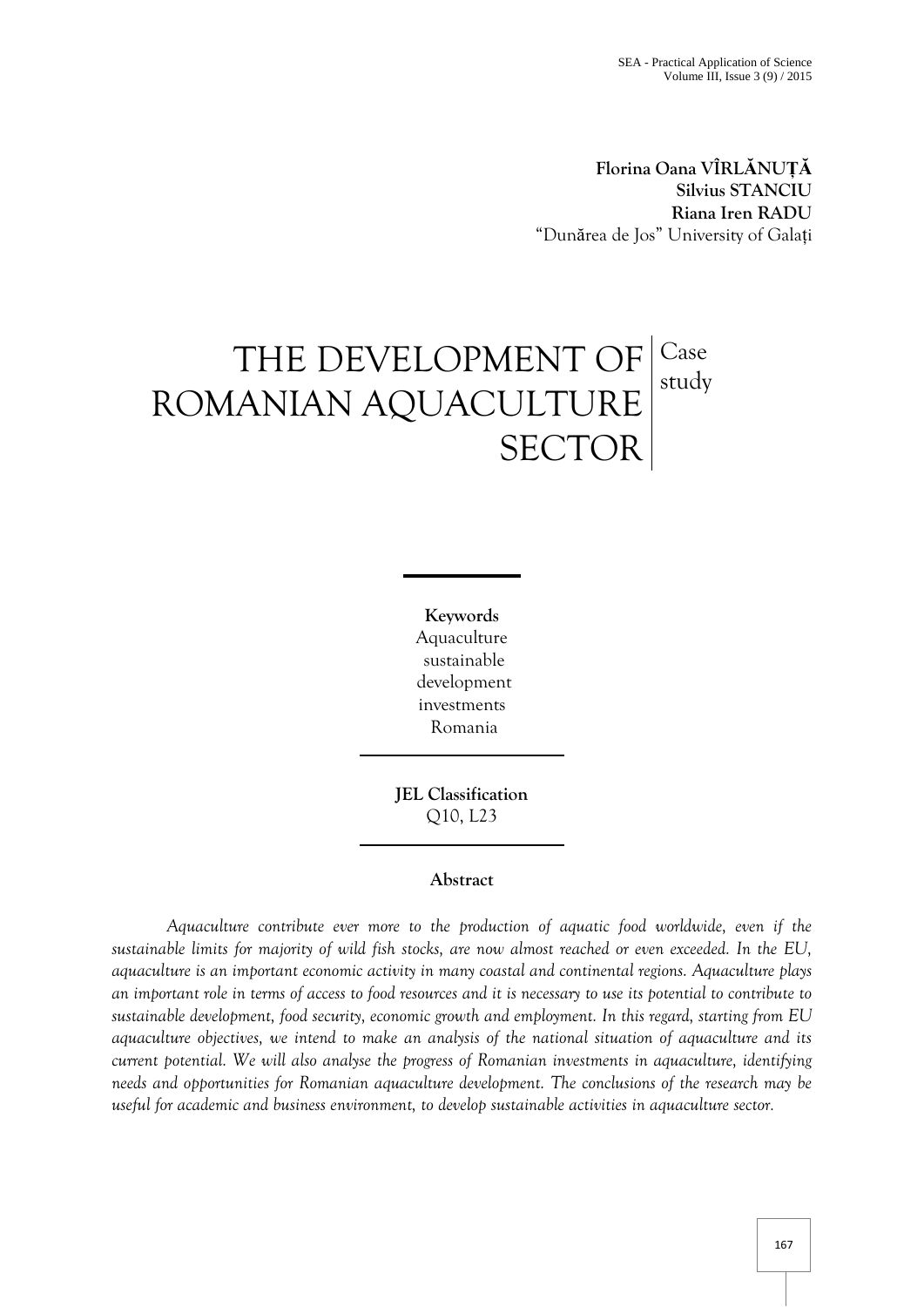#### **Introduction**

An important competitive advantage for the EU aquaculture is represented by the quality of the products from the aquaculture sector. Nevertheless, the EU aquaculture sector output stagnates in contrast to the global trends and to the sharp increase that is recorded in other regions of the world. At the EU level there is an increasing discrepancy between the marine-origin food consumption and the volume of catches from the fishing sector. The partial reduction of this discrepancy may be achieved by means of a sustainable aquaculture from a social, economic and environmental point of view.

The aim of the common policy reform in the fishing domain is to fully exploit the potential of aquaculture in the EU in accordance with the objectives of the Europe 2020 Strategy: sustainability, food security, economic growth and employment. An improved framework for aquaculture will contribute to an increase in food and shellfish output and supply in the EU, will reduce the dependence on fish imports and will boost the development of rural and coastal areas. (Stanciu S., 2014)

The common policy reform in the fishing domain focuses on promoting aquaculture by means of an open coordination method: a voluntary cooperation process based on national multiannual strategic orientations and plans, which may help in identifying common objectives. In order to achieve these objectives, the active participation of all the people involved is necessary: the authorities, the specialised industry, the merchants, the consumer associations as well as the civil society representatives. Strategic orientations have the role to assist member states in defining their own national objectives, by taking into account their different initial situations, the national circumstances and the institutional provisions. Also, the EU legislation sets high standards regarding health, consumer protection and environment sustainability, standards that must be complied with in all aquaculture activities from the EU. These standards present implications connected with costs for the producers but they may turn into a competitive advantage if the consumer focuses on quality and they may contribute to an acceptance of aquaculture at a local level. The PCP reform relies on these high standards.

## **Material and methods**

The analyzed data were provided by The National Institute for Statistics INS, The Ministry of Agriculture and Rural Development MADR, National Agency for Fisheries and Aquaculture ANPA, or international databases (FAO, IFOAM). The collected data have been processed, chart represented and analyzed, and were grounded the conclusions about the current status of aquaculture development in Romania.

#### **The national situation of aquaculture**

At present, aquaculture in Romania is performed practically exclusively in freshwater and is characterised, from a technological point of view, by two trends:

Intensive breeding (especially of salmonids)

Extensive and semi-intensive breeding of cyprinidae in polyculture, in ground pools (ponds and lakes).

In 2014, from the ANPA statistical data (2014), it results that there are 748 aquaculture licenses for a surface of 102,356 ha, out of which 6,673 ha are nurseries (6.5%) and 95,682 ha are breeding farms (93.5%). If the surface intended for aquaculture has been broadly the same for the last 9 years, one may notice an increase in the number of breeding farms to the detriment of nurseries. According to the Aquaculture Unit Registry (2014), there are 518 registered units in the aquaculture sector, which hold 575 aquaculture farms (ponds, lakes, etc.).

The 518 registered units are divided into:

• 19 nurseries (that hold only a nursery licence);

• 324 breeding farms (that hold only a breeding farm licence);

• 175 breeding farms and nurseries (that hold both a nursery and a breeding farm licence).

Cyprinidae breeding in polyculture in ground pools in an extensive or semi-intensive system presents the advantage of preserving water quality in the extensive breeding system or of generating a minor or negligible risk regarding water quality in the semi-intensive breeding system. The great majority of the aquaculture farms have a relatively long history and are well-placed in the natural landscape, playing an important part in consolidating the ecological balance, in removing excess water, in ensuring and maintaining big surfaces wet.

Traditional cypriniculture in ground pools is compatible with sensitive habitats and provides benefits and environmental services. In a lot of Natura 2000 sites from Romania there take place aquaculture activities, which are fully compatible with the natural value conservation of sites, the most eloquent proof being the designation of the aquaculture farm area as a Natura 2000 site. The extensive aquaculture farms became multifunctional farms in which other environment and social services are provided: recreation, biodiversity preservation and water management improvement. In Romania, the distribution of species from aquaculture production until 2005 was dominated by cyprinidae, both of an indigenous origin (carp, crucian carp) and of an Asian origin (cornel, silver carp, grass carp), representing 85%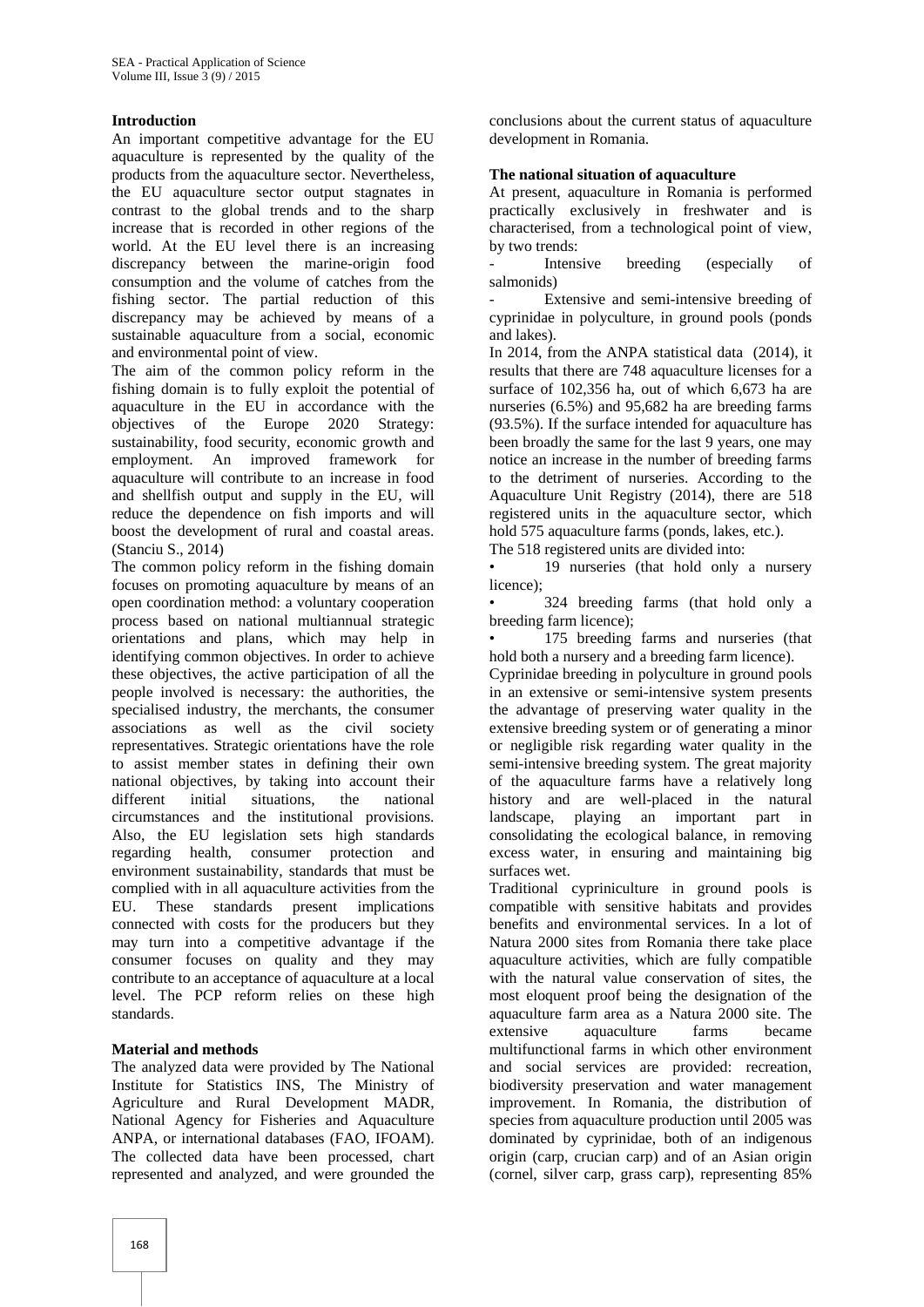of the total, the rest of 15% being represented by trout, perch, pike, bass, sheat fish, sturgeons etc. (MADR, 2015). In the period 2006 – 2013, this species structure was largely preserved, the tendency being slightly increasing towards cyprinidae, which represent, on avearge, 87%, as it may be noticed from figure no. 1. The rest of 13% is represented by the other species, out of which the most important is the trout. At present, in the Danube Delta, out of the total area used for fish breeding (43.937 ha), there are still used for fish breeding only 20.662,6 ha, out of which 16.767,0 ha are surfaces with glazed surface water and 3.895,6 ha are surfaces covered with flooded reed thicket, which are impracticable if the reed is not removed. (European Commision, 2014).

Out of the used surface a small part is for semiintensive aquaculture with a population dominated by the phytozoo - planktonophage species (over 50- 60%) in polyculture with carp and other species (sheat fish, perch, pike, crucian carp etc.) and a rather significant surface is for extensive aquaculture activities combined with recreational/sport fishing activities. An output of approximately 3,000 tons of fish for consumption is obtained from the aquaculture farms. Marine aquaculture (mariculture) is a recent activity in the Black Sea and there exists the desire of development in the future, by means of the application of some technologies adapted to the specific conditions offered by the Black Sea. Mariculture may be done directly in the sea, in anchored floating installations or in the terrestrial coastal part, with the possibility of direct supply by means of marine water pumping. The results of the evaluation prove that the great difficulties in developing mariculture in Romania are due to the natural conditions of the Black Sea, which has a high degree of instability, which implies big exploitation risks, to which we may add the effects of erosion and the lack of sheltered areas.

From the point of view of output volume, one may notice from Table no 1. that, after an increase until 2009, there followed a decrease of about 32% in 2010 as compared to 2009 and, then, a decrease of 7% in 2011 as compared to 2010, this fact being mainly due to the economic context from that period. Beginning with 2012, the output increased with 12% in 2012 as compared to 2011 and with 1.4% in 2013 as compared to 2012.(European Commission, 2015a)

#### **The stage of investment in Romanian aquaculture**

The uniform distribution of the hydrographic network on the territory of our country favoured the development of agriculture. In the lowland area, where the temperature of the environment is high and the summers are long, carp breeding and other species adapted to these environment conditions is

practised in aquaculture farms, whereas in the mountain areas, where temperatures during the summer are moderate and those during the winter are very low, salmonids are raised in salmonid farms. In Table no 2. is presented the distribution of aquaculture units by region in Romania.

Starting from the present problems of aquaculture, specific for the sustainable development of the sector in accordance with the economic and social policy of the European Union, whose main objective is to reduce disparities and diminish the development gaps between regions, we performed a SWOT analysis of the areas favourable to aquaculture development.

Strong points:

- The hydrographic potential;

- The experience both in the domain of traditional extensive aquaculture and in the aquaculture based on closed recirculating systems;

- The existence of the ability to produce ecological fish;

- The existence of infrastructure and research staff in the domain of aquaculture;

- The possibility to approach a varied range of species and culture technologies.

Weak points:

The insufficiently developed infrastructure (fodder warehouses, storerooms, technological roads etc.);

- The areas intended for aquaculture that is the property of the state is only partially tabulated;

The lack of assets in order to ensure some acceptable guarantees for credits;

- Areas with uncertain legal status.

Opportunities:

- The existence of inactive, reed or clogged surfaces;

- The rehabilitation and introduction in production of inactive or decommissioned places;

The fitting of former gravel pits or of abandoned/inoperative irrigation canals;

- The integration of new technologies that have as a result a better usage of space and resources;

- Tradition in fish consumption (religious holidays, other customs).

Threats:

- Underperforming investment;

- The dispersion and fragmentation of surfaces;

- The deterioration of the hydro-ecological status (erosion, pollution, natural dangers);

Pools which remained without water after interventions/works at the supply source;

- Vulnerable pools (subject to the risk of floods);

- The competition which comes from the aquaculture products from the EU member states. The modernisation and development of this sector is necessary because an important problem has been identified in the domain of aquaculture, i.e. the gross added value of the primary sector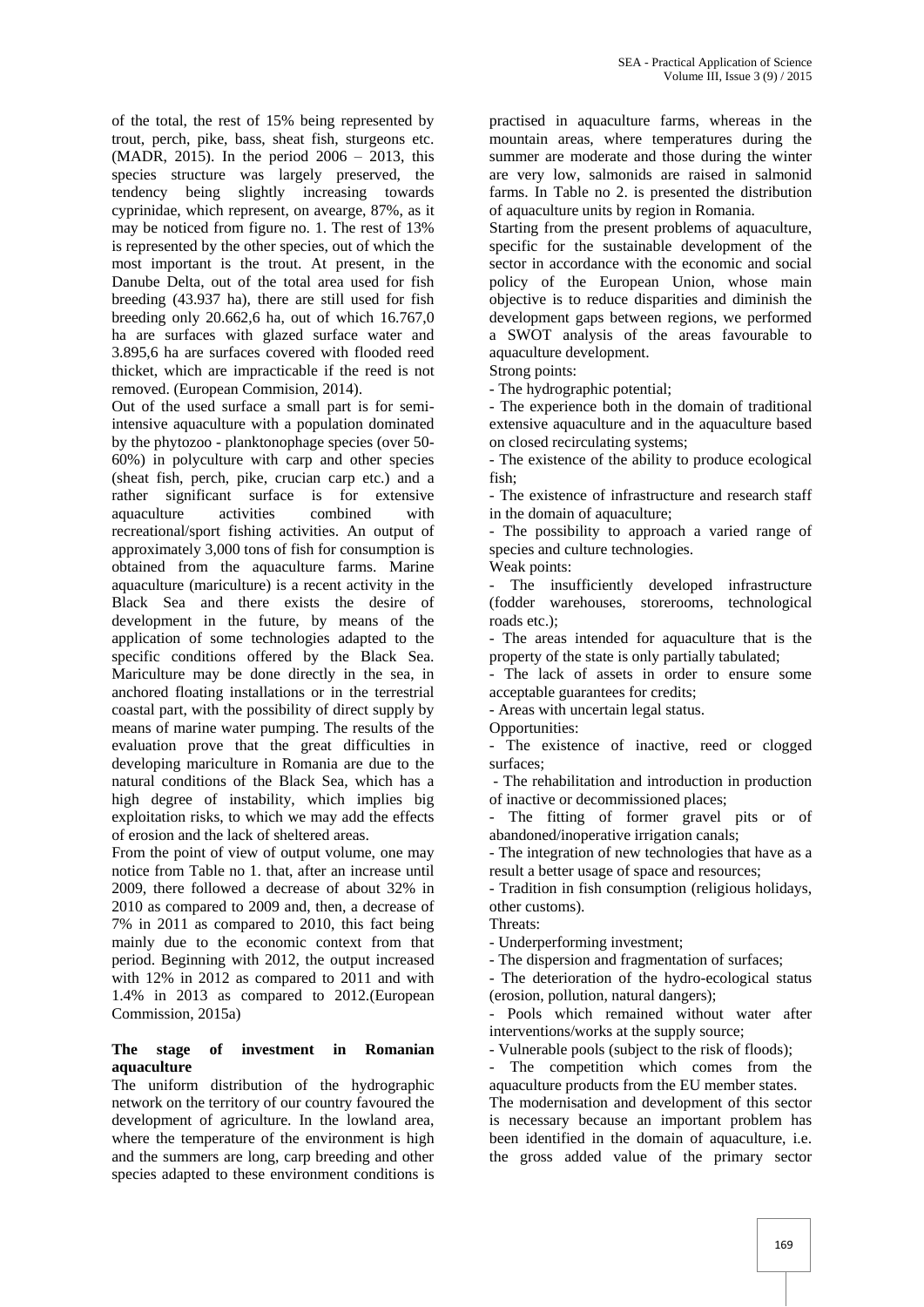(aquaculture) is inferior to the one of the secondary sector (the fish processing industry).

The values from the primary sector reflect the very low level of work productivity due to the poor equipment and machinery, to the excessive fragmentation of land as a result of privatisation (especially in the Danube Delta area) and to the poor management of some private aquaculture farms.

Another phenomenon encountered in present aquaculture is the aquaculture farms' low degree of population/re-population because the owners are interested in transforming the traditional aquaculture farms in units in which recreational/sport fishing may be practised. This situation was also determined by elements such as the lack of capital for the annual purchase of larvae and pre-developed spawn and market orientation towards imports.

In Romania's aquaculture, cypriniculture and salmon breeding represent the most important branches in the domain of aquaculture. The majority of investment in Romania's aquaculture, beginning with 2007, was done by relying on the projects implemented within POP, on the Priority Axis 2 – Aquaculture, fishing in inland waters, the processing and marketing of products obtained from fishing and aquaculture. Measure 2.1 – Aquaculture, Action 1: Increasing output capacity due to the building of new fish farms and Action 2: Output variations due to extending or modernising the existing fish farms. The investment resulting from the implementation of the 90 projects on Measure 2.1 – Aquaculture, Action 1: Increasing output capacity due to the building of new fish farms is presented in table no 3.

The public financial support helped small and medium enterprises in investing in the setup, extension and modernisation of aquaculture farms, quality equipment purchase, output diversification and the orientation towards added value products. The investment in aquaculture, beginning with 2007, was oriented towards aquaculture farm consolidation and resulted in: land fitting, technological roads, buildings, installations, the purchase of tools and equipment, means of transport, software and monitoring systems.

On the 10th of January 2014, on the Axes 1-2 and 5, there were 211 ongoing contracts, worth 732.531.366, 32 lei. Within POP 2007 – 2013, on the Priority Axis 2, there were submitted 535 financing applications, out of which 270 projects were selected and contracted. The data about total EU Allocation of EMFF (2014-2020) are presented in figure no 2. We can notice that the amount for Romania is 168,4mil Euro, which can be materialized in the efficient investment projects.(MEF,2015)

## **Conclusions**

Romania has the potential and the resources to increase aquaculture fish output if an economic environment compatible with the one from the EU countries is created. The exploitation of the exceptional aquaculture potential in the European context, together with a proper legal and institutional framework, will definitely increase Romanian aquaculture competitiveess.

The SWOT analysis of the areas which are favourable to aquaculture development confirms, on the one hand, the problems identified as weak points and the potential risks and, on the other hand, it highlights the strong points and the opportunities that Romanian aquaculture may benefit from, by taking into consideration the development trends of aquaculture at the EU level.

Thus, the existence on the Romanian territory of surfaces which are favourable to practising aquaculture imposes the stimulation of new investment in order to set up new aquaculture farms and to ensure their financial sustainability. Also, at a national level, some measures must be taken in point of increasing competition and the viability of enterprises from the aquaculture sector, work condition improvement included**.**

*Acknowledgements: This paper was co-financed from POP Programme 2007-2013, Project Number 263/2014/RO4123051409010841: "Organic, practica acvaculturii în zona pescărească Prut-Dunăre", coordinator Dunărea de Jos University of Galați*.

## **References**

[1] European Commission (2014). Eurostat. Statistics, retrieved from [www.eurostat.](http://www.eurostat/)ec.europa.eu/portal/ page/ portal/ statistics/ search\_database.

[2] European Commission (2015a). Eurostat Database. Fisheries, retrieved from http://ec.europa.eu/

Eurostat/tgm/table.do?tab=table&init=1&plugin=1 &pcode=tag00076&language=en.

[3] European Commission, (2015b). The Common Fisheries Policy. Fisheries, available at http://ec. europa.eu/fisheries/cfp/index\_en.htm.

[4] The Ministry of Agriculture and Rural Development MARD, (2015). The Operational Programme for Fishing, Romania 2007-2013, retrieved from  $\sim$ 

[http://old.madr.ro/pages/fep/2013/Programul-](http://old.madr.ro/pages/fep/2013/Programul-Operational-pentru-Pescuit-Romania.pdf)[Operational-pentru-Pescuit-Romania.pdf.](http://old.madr.ro/pages/fep/2013/Programul-Operational-pentru-Pescuit-Romania.pdf)

[5] The Ministry of European Funds MEF, (2015). The Operational Programme for Fishing 2007-2013 PO P, retrieved from [http://www.fonduri-ue.ro/pop-2007.](http://www.fonduri-ue.ro/pop-2007)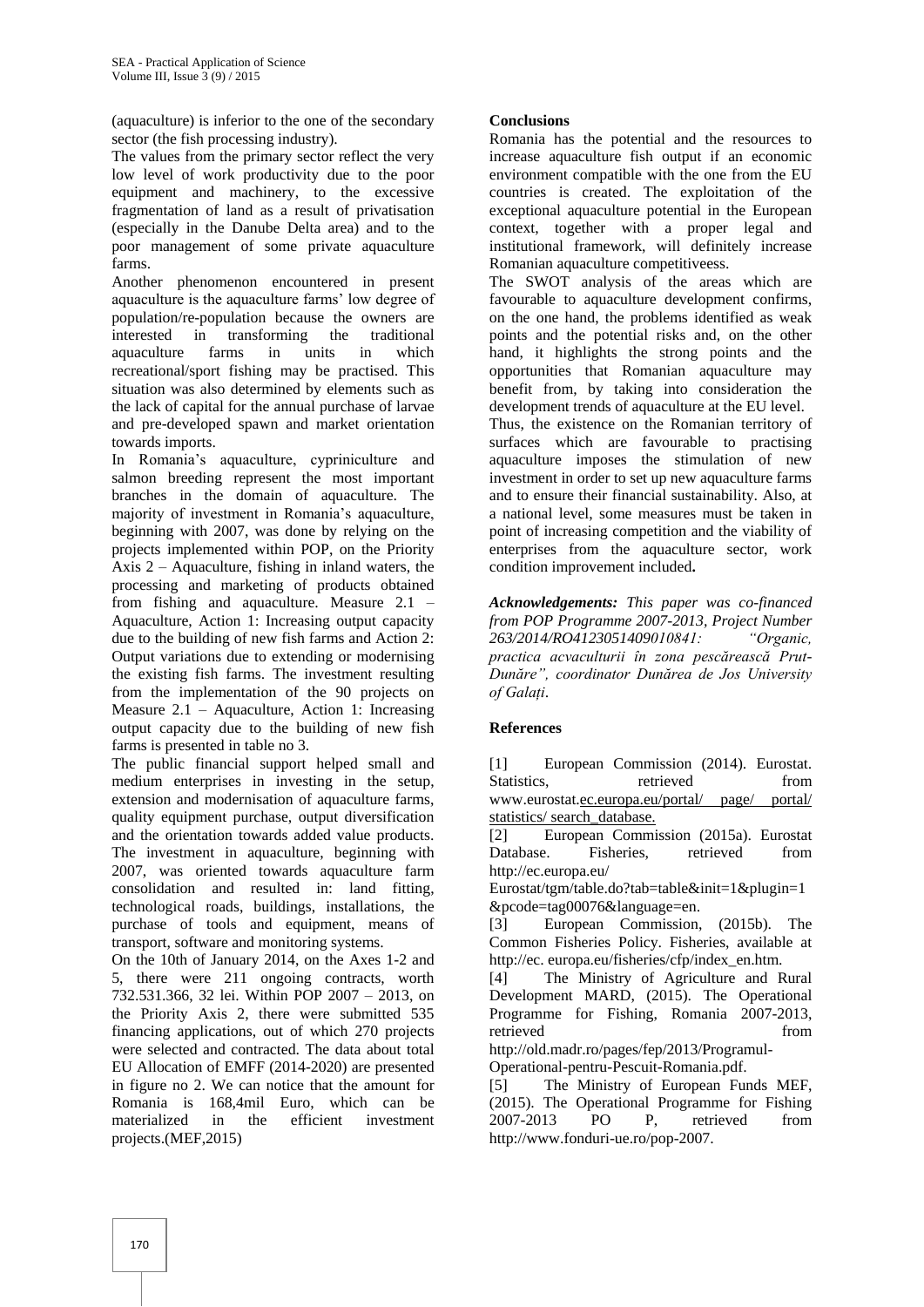[6] The National Agency for Fisheries and Aquaculture Report, Aquaculture Unit Registry (2014)

[7] Stanciu, S., (2014). Romanian fisheries in the European Community Context, Economic and Social Development: Book of Proceedings, (2014): 265:274, retrieved from http://www.esdconference.com/Book\_of\_Proceedings\_esd\_ZG\_20 14.pdf.

.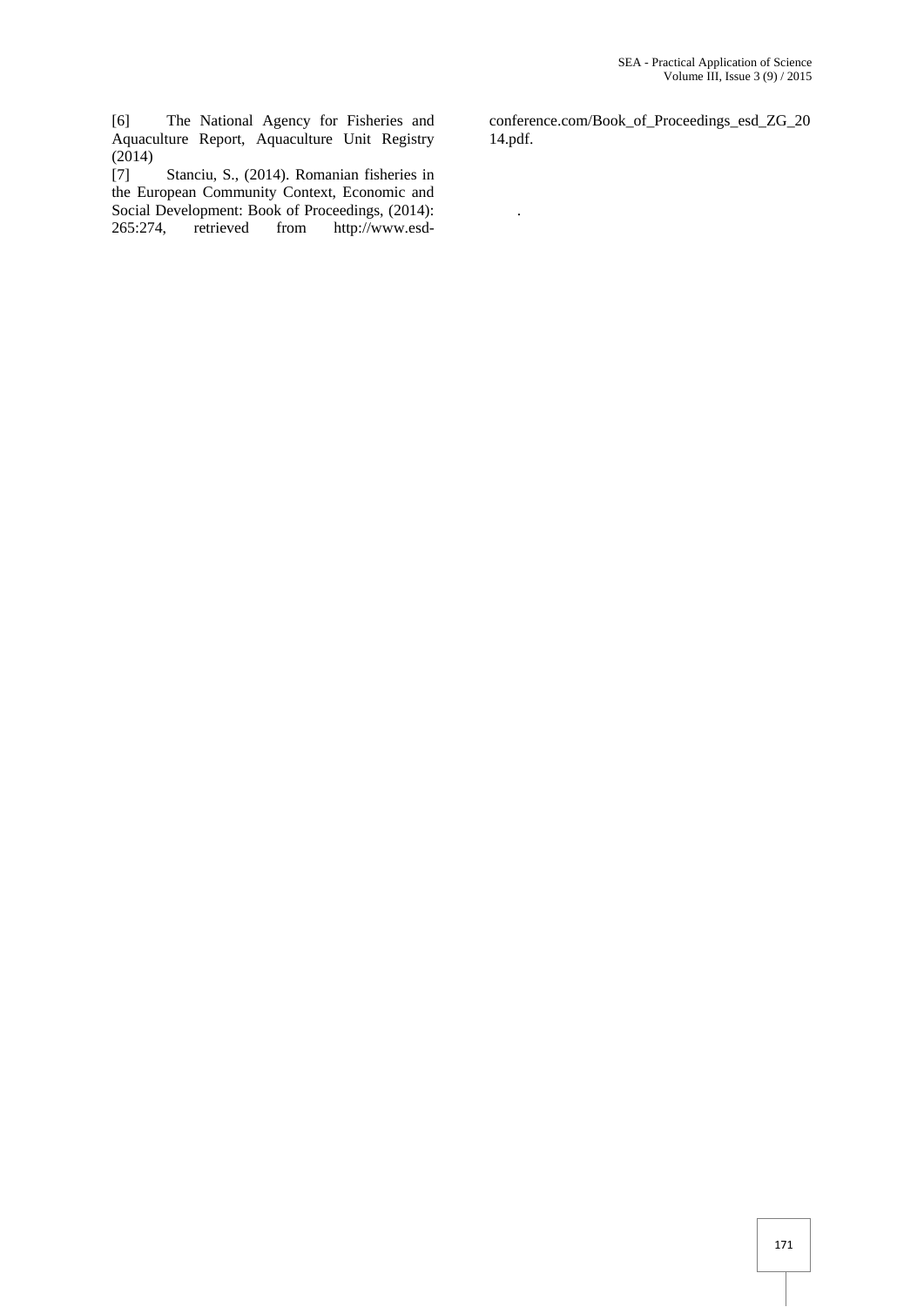#### *Appendices*



Figure no 1 The distribution of fish production in Romanian aquaculture Source: Author, using the data from The National Agency for Fisheries and Aquaculture Report,(2014)

| <b>Species</b>                | 2007           | 2008     | 2009     | 2010     | 2011     | 2012  | 2013   | 2014     |
|-------------------------------|----------------|----------|----------|----------|----------|-------|--------|----------|
| Cyprinus carpio               | 3.136          | 3.544    | 3.977    | 4.142    | 2.888    | 2.652 | 3.266  | 3.395    |
| Carassius gibelio             | 1.268          | 1.653    | 1.462    | 1.623    | 934      | 1.048 | 868    | 1.004    |
| Cornus sanguinea              | 2.091          | 1.696    | 2.959    | 2.971    | 2.016    | 1.323 | 2.087  | 2.031    |
| Hypophthalmichthys<br>nobilis | 894            | 2.056    | 2.228    | 2.352    | 1.020    | 1.289 | 2.110  | 2.110    |
| Ctenopharyngodon<br>idella    | 256            | 41       | 426      | 283      | 84       | 62    | 182    | 190      |
| Silurus glanis                | 19             | 26       | 149      | 133      | 164      | 33    | 43     | 44       |
| Sander lucioperca             | 30             | 93       | 49       | 45       | 57       | 42    | 56     | 43       |
| Esox lucius                   | 80             | 27       | 14       | 22       | 31       | 34    | 31     | 28       |
| Perca fluviatilis             | 7              | 5        |          | 6        | 6        | 4     | 7      | 2        |
| Salmo trutta                  | 123            | 725      | 1.037    | 1.238    | 1400     | 1.710 | 1.074  | 1.106    |
| Acipenseridae                 | $\theta$       | $\theta$ | $\Omega$ | $\theta$ | 39       | 19    | 11     | 16       |
| African silurus glanis        | $\theta$       | $\Omega$ | $\Omega$ | $\Omega$ | $\Omega$ | 72    | 150    | 94       |
| Other species                 | 184            | 446      | 230      | 316      | 342      | 64    | 112    | 68       |
| Mussels, oysters              | $\overline{0}$ | $\theta$ | $\theta$ | $\Omega$ | $\Omega$ |       | 9      | 16       |
| Crayfish                      | $\theta$       | $\Omega$ | $\Omega$ | 0        | $\Omega$ | 0     |        | $\Omega$ |
| <b>TOTAL</b>                  | 8.088          | 10.312   | 12.532   | 13.131   | 8.981    | 8.353 | 10.007 | 10.147   |

Table no 1. Production volume of aquaculture on species (tonnes)

Source: The National Agency for Fisheries and Aquaculture Report,(2014)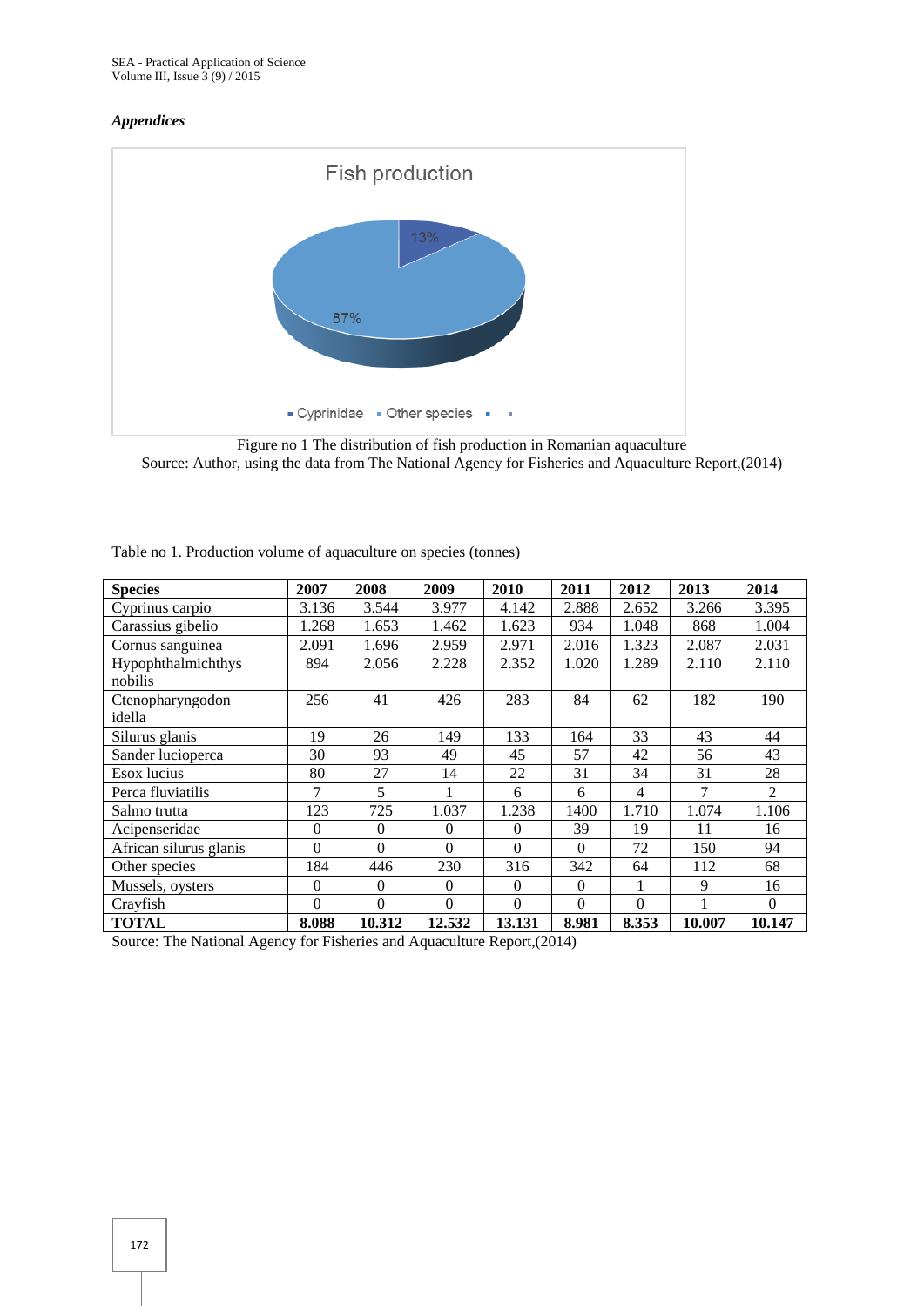| <b>Region</b>     | Number of      | <b>Number</b> | Number of | <b>Total</b> | <b>Incubators</b> | <b>Ponds</b> |
|-------------------|----------------|---------------|-----------|--------------|-------------------|--------------|
|                   | districts      | of units      | ponds     | Area         | Area              | Area         |
| North - East      | 6              | 58            | 72        | 9412,2       | 942.014           | 8470,18      |
| South - East      | 6              | 93            | 99        | 66726,1      | 3385,26           | 63340,7      |
| South             |                | 143           | 160       | 14122,5      | 1472.81           | 12649,7      |
| South - West      | 5              | 38            | 39        | 2544.15      | 129.312           | 2414,83      |
| West              | $\overline{4}$ | 39            | 37        | 1709,22      | 279,676           | 1429,55      |
| North - West      | 6              | 66            | 80        | 3128,84      | 380.741           | 2748,09      |
| Center            | 6              | 53            | 57        | 2726.49      | 83,3207           | 2643,17      |
| Bucharest - Ilfov | 2              | 28            | 31        | 1986,2       |                   | 1986.2       |
| <b>TOTAL</b>      | 42             | 518           | 575       | 102356       | 6673,14           | 95682,3      |

Table no 2. Distribution of aquaculture units by region

Source: The National Agency for Fisheries and Aquaculture Report, Aquaculture Unit Registry (2014)

Table no 3. Investment projects in aquaculture in Romania

| No.              | <b>Action of Measure 2.1</b>                    | Number of           | Value (RON)      |
|------------------|-------------------------------------------------|---------------------|------------------|
|                  |                                                 | investment projects |                  |
| 1.               | $2.1.1$ – Increasing production capacity due to | 90                  | 774.690.652,17   |
|                  | the establishment of new production             |                     |                  |
|                  | capacities                                      |                     |                  |
| 2.               | $2.1.2$ – Production variations due to the      | 47                  | 210.565.017,41   |
|                  | extension or modernization of existing fish     |                     |                  |
|                  | farms                                           |                     |                  |
| 3.               | $2.1.3$ – Increasing the amount of fish that    | $\Omega$            | $\Omega$         |
|                  | come from farms                                 |                     |                  |
| $\overline{4}$ . | $2.1.4 - Measures$<br>the<br>for<br>aquatic     | 76                  | 95.107.889,32    |
|                  | environment                                     |                     |                  |
| 5.               | $2.1.5$ – Public health measures                | $\Omega$            | $\Omega$         |
| 6.               | $2.1.6$ – Animal health measures                | 0                   | 0                |
|                  | <b>TOTAL</b>                                    | 213                 | 1.080.363.558,90 |

Source: The Common Fisheries Policy. Fisheries, available at http://ec. europa.eu/fisheries/cfp/index\_en.htm. European Commission, (2015b).